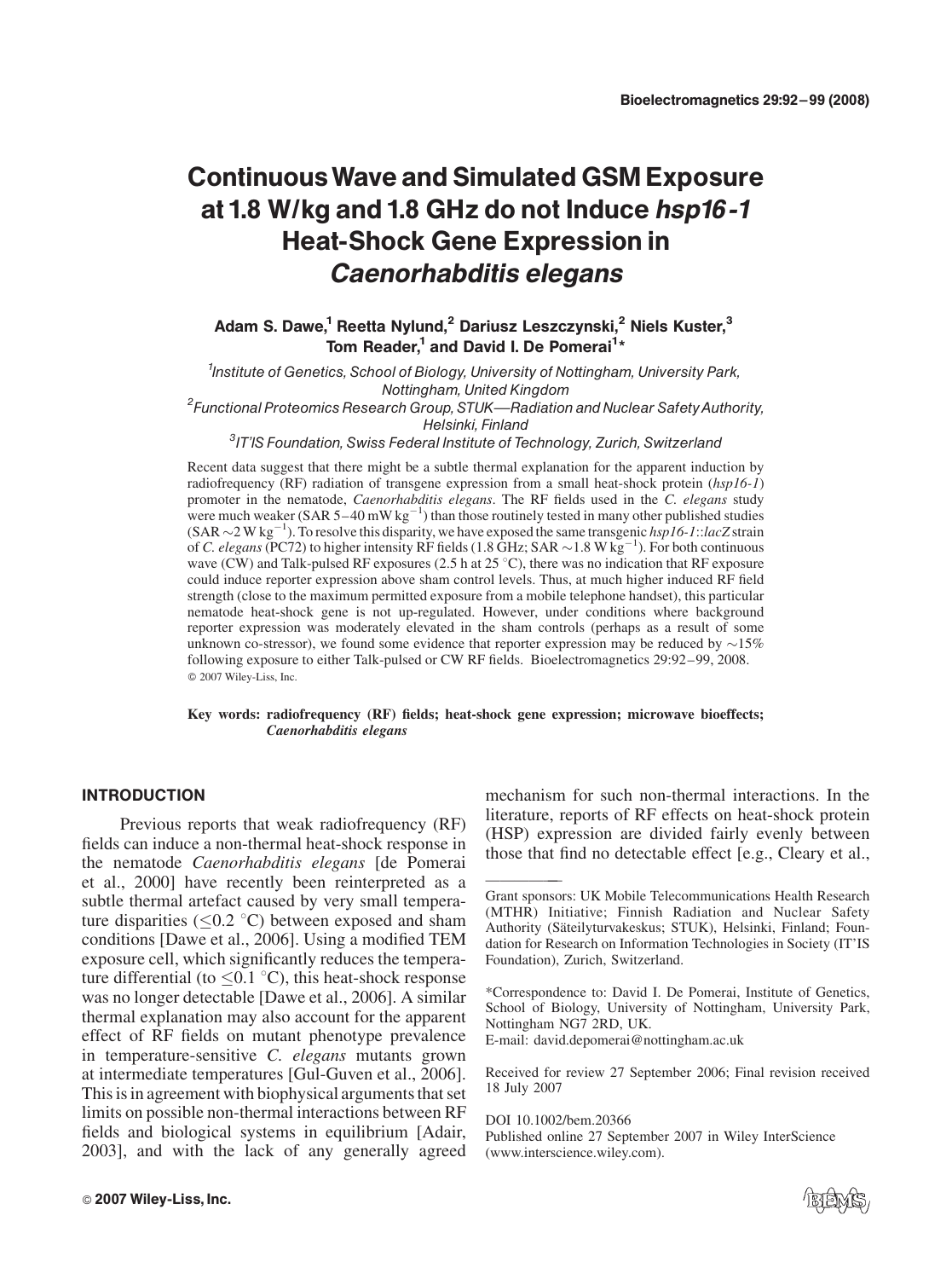1997; Laszlo et al., 2005; Lim et al., 2005; Lantow et al., 2006; Chauhan et al., 2006a, b], except at high SARs where thermal effects are clearly implicated [Tian et al., 2002; Wang et al., 2006], and those where one or more HSPs appear to be induced [e.g., Kwee et al., 2001; Leszczynski et al., 2002; Shallom et al., 2002; Weisbrot et al., 2003; reviewed Belyaev, 2005]. Some of these latter reports involve up-regulation of the major inducible HSP70 chaperone, but others focus on the smaller HSP27 protein, whose orthologues are encoded by the hsp16 gene family inC. elegans. RF exposure has also been reported to up-regulate HSP70 protein but not mRNA expression in lens epithelial cells, implicating post-transcriptional controls [Sun et al., 2006].

Several reports have suggested that some (but not all) vertebrate cell lines may be sensitive to nonthermal effects of RF exposure. These include broad effects on the proteome [Nylund and Leszczynski, 2006] and specifically on the expression of vimentin isoforms [Nylund and Leszczynski, 2004], as well as on the expression and phosphorylation of small heatshock proteins (HSP27) in human endothelial cells [Leszczynski et al., 2002]. However, these changes are not seen in several other cell types [Nylund and Leszczynski, 2006]. RF fields have also been reported to up-regulate expression of HSP70 protein in a p53 deficient mouse embryonic stem cell line [Czyz et al., 2004], though this effect was not seen in the presence of functional p53. These findings are supported by several gene-array studies showing significant shifts in the expression of a small subset of genes following RF irradiation [e.g., Belyaev et al., 2006; Remondini et al., 2006], although other gene-array studies have reported no significant changes [Gurisik et al., 2006; Qutob et al., 2006; Whitehead et al., 2006]. The RF fields used in these vertebrate cell culture studies were pulsed (GSM) and more intense (SAR  $\sim$  2.0 W kg<sup>-1</sup>) than those used in the nematode work (SAR  $5-40$  mW kg<sup>-1</sup> CW), raising the possibility that apparent differences between studies on nematodes and on vertebrate cells may reflect modulation and/or dose.

This question could not be addressed using the Nottingham TEM-cell exposure system [Dawe et al., 2006], because increasing the input power from 0.5 to 10 W (20-fold) would heat the exposed samples by  $>1.5$  °C, even in a TEM cell modified to minimise temperature differentials [Dawe et al., 2006]. Therefore, to test whether higher radiation doses and/or pulse modulation can cause measurable HSP reporter-gene induction in C. elegans in the absence of heating artefacts, we have exposed transgenic PC72 worms (carrying an hsp16-1::lacZ reporter) to 1.8 GHz fields (both CW and GSM talk-mode) at SAR  $1.8 \text{ W kg}^{-1}$  for 2.5 h at 25  $\degree$ C in an sXc-1800 exposure system

(constructed at IT'IS Foundation, Zurich Switzerland) [Schuderer et al., 2002, 2004].

An hsp16-1 reporter transgene was used here because, like the other hsp16 small heat-shock protein genes in C. elegans, it is strongly activated by heat at 28 °C—which is only 3 °C above the upper tolerance limit for this species (standard culture temperatures range between 15 and 25  $\degree$ C). This is in contrast to the major hsp70 genes, which are only heat-inducible above 33  $\degree$ C [Snutch and Baillie, 1983]. When expressed under stress, the HSP16 proteins form large multimers that act to prevent the aggregation of cellular proteins [Leroux et al., 1997]—and indeed HSP16 colocalises with aggregating proteins in worms [Link et al., 2006]. It has recently been shown that hsp16 genes in general (and hsp16-1 in particular) are key targets for regulation by the DAF-16 FOXO transcription factor in the cell ageing pathway, as well as by HSF-1 in the canonical heat-shock pathway [Hsu et al., 2003; Murphy et al., 2003]. Promoter deletion studies reveal binding sites for additional transcription factors responsive to ethanol (or general stress) and to hypoxia–albeit by a HIF-1-independent pathway [Hong et al., 2004]. These reports strongly imply that hsp16-1 occupies a central position in a complex network of interlinked stress-response pathways. This underlines the wide applicability of transgenic strains carrying hsp16::reporter genes [e.g., PC72, Stringham and Candido, 1994; CL2070, Link et al., 1999; PC161, David et al., 2003] as general biomarkers of stress, since the nematode HSP16 proteins provide a first line of defence against multiple stresses. These roles may not necessarily be identical for orthologous small hsps in vertebrates. This study asks whether RF fields at higher SAR can affect *hsp16-1* reporter expression.

#### MATERIALS AND METHODS

C. elegans strain PC72 was generously donated by Professor E.P.M. Candido (Department of Biochemistry and Molecular Biology, University of British Columbia, Vancouver, Canada) and the lac-operondeleted P90C strain of E. coli was originally from Dr A. Chisholm (MRC Laboratory of Molecular Biology, Cambridge, UK). All chemicals were Ultrapure grade from Sigma Ltd. (Fancy Road, Poole, Dorset, UK) and all plastic disposables from Nunc Ltd., unless otherwise stated.

#### Exposure System

The sXc-1800 exposure system, developed and provided by the IT'IS Foundation and installed at STUK (Helsinki), was employed. This consists of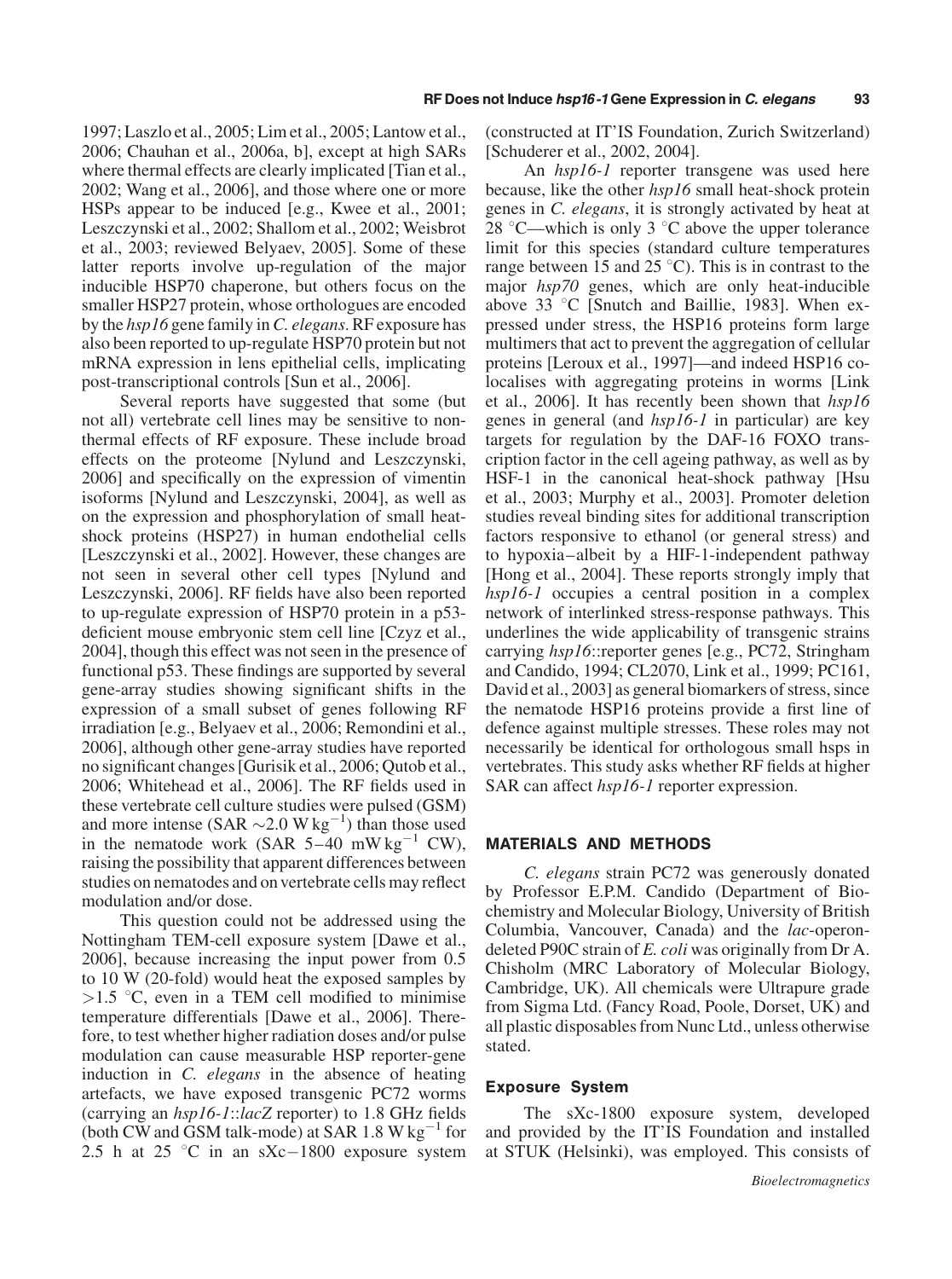two identical exposure chambers mounted in the same incubator (see Fig. 1). It is fully automated and enables well-controlled exposures of cells in monolayers (H-polarization or at H-field maximum of the standing wave) or in suspension (E-polarization or at E-field maximum) at freely programmable amplitude modulations. The exposure chambers are based on resonant R18 waveguides, allowing for SAR values of several hundred  $W \text{kg}^{-1}$  at the cell with a few watts input power. Identical environmental conditions are achieved in both chambers since the inlet of the airflow through them is at the same location for each. The system monitors the incident field strengths, the proper functioning of the ventilators, the outlet air temperatures and the state of all equipment every 10 s. The Pt100 temperature sensors (accuracy  $\pm 0.1$  °C) had been calibrated prior to installation and the recorded differences in temperature are well within the specified long-term stability of the calibration. The induced temperature load due to RF absorption has been characterized as a function of SAR  $(t)$  for different signals and volumes of medium. This enables a reliable estimate of the maximum temperature rise as a function of the exposure. Further details of the exposure system can be found in Schuderer et al. [2004]. The ambient ELF exposure was measured in several positions within the incubator using an EFA-3 field measurement system (Wandel & Goltermann, Will'tek gmbh, Ismaning, Germany). The signals applied in this study were GSM Talk and continuous wave (CW). GSM Talk is characterized by a random change between the discontinuous transmission mode (DTX) and non-DTX or GSM Basic phases. The distribution in time was exponential with a mean duration of 10.8 s for non-DTX and 5.6 s for DTX. The dominant modulation components of this signal are 2, 8, 217, 1733 Hz and higher harmonics. More details of the signal are given in Tillmann et al. [2006]. The modulation by data using a

random code was not implemented since the associated envelope is composed of higher frequencies  $(>100$ kHz) that were considered irrelevant for non-thermal effects. For clarity, this simulated GSM exposure is referred to throughout this paper as Talk-pulsed exposure.

Previous dosimetry [Schuderer et al., 2004] had to be extended due to the larger dimensions of C. elegans compared to cells (the diameter of C. elegans L4 larvae is approximately 0.1 mm). The dosimetry resulted in an average exposure of the worms of 1.8 W/kg, whereas the gradient in z-direction is about 4 W kg<sup>-1</sup> mm<sup>-1</sup>, that is, the bottoms of the worms were exposed to a SAR of about 2  $W kg^{-1}$  and the tops to 1.6  $W kg^{-1}$ . PC72 displays a moderate roller phenotype due to rol-6 selection [Stringham and Candido, 1994], and therefore worms would rotate (corkscrew fashion) as they crawl through the K medium across the bottom surface of the dish. It needs to be further noted that the induced E-fields had a pronounced polarization, that is, parallel to the bottom and in the direction of the waveguide axis. The induced H-fields were approximately 1.6 A  $m^{-1}$ and orthogonal to the induced E-field, both of which were dominantly parallel to the bottom of the dish. The temperature load for the experimental conditions was assessed to be approximately 0.04  $\degree$ C for 95% humidity [Schuderer et al., 2004], that is,  $\langle 0.1 \degree C$ , at the applied SAR level of 1.8 W/kg. The non-uniformity within the bottom of the dish was determined to be 23% and the relative variability between Petri dishes and experiments was estimated to be less than 5%. The ambient ELF exposure in the incubator in the entire volume of the waveguide was below  $5 \mu$ T rms; although laboratory ELF magnetic fields might modulate the observed responses to RF, these fields would be experienced equally by both sham and RF-exposed samples, and cannot account for differences between them.



Fig. 1. Left: Diagram of the sXc1800 system (E: E-field sensors, T: temperature Pt100 sensors,  $I_{\text{fan}}$ : fan current sensors, DL: data logger i/o, PC: personal computer via GPIB). Right: Waveguides mounted inside the incubator.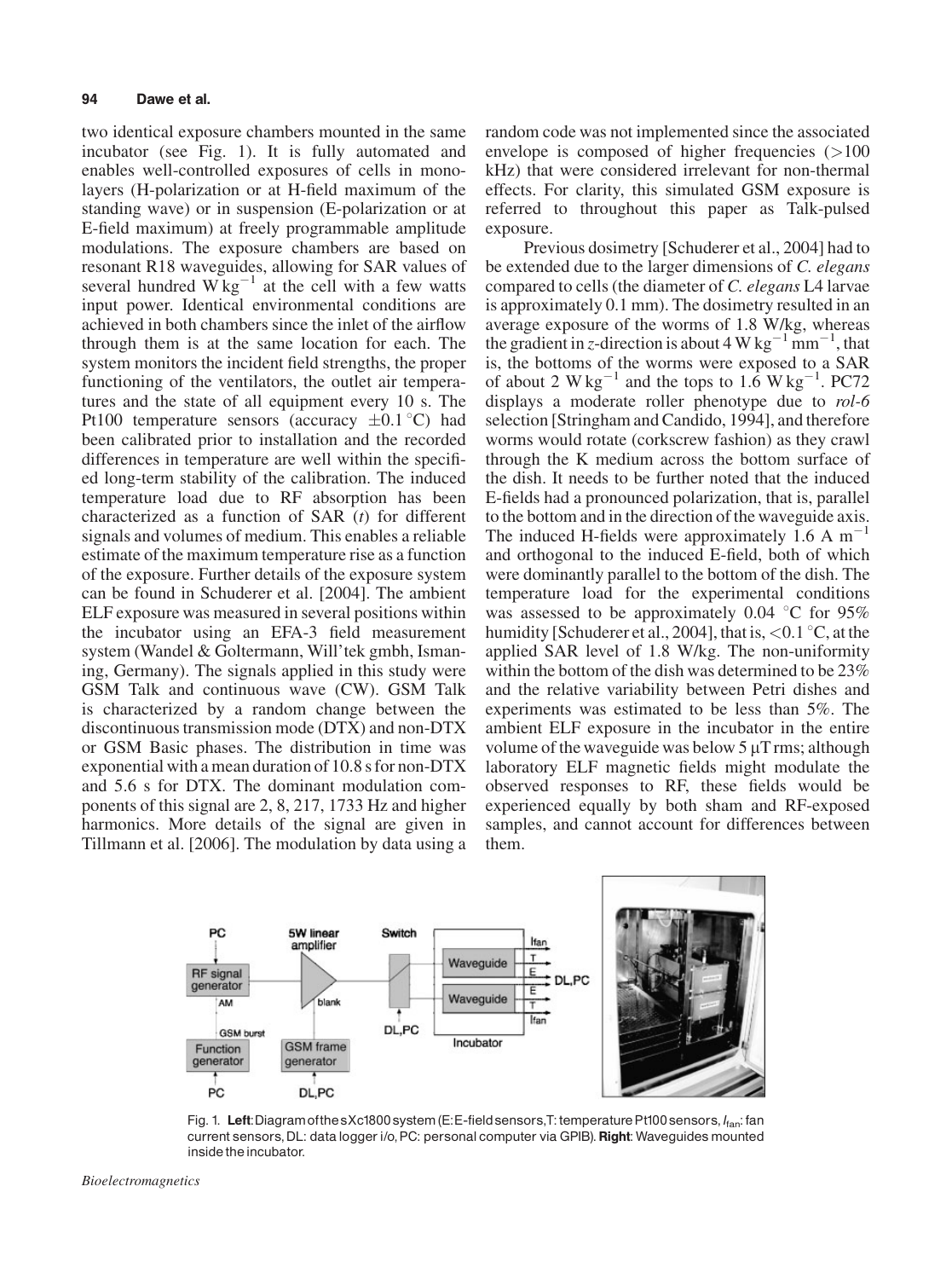#### Worm Culture and Processing

Cultures of PC72 worms in sealed agar plates were sent by post from Nottingham to Helsinki several days prior to the experiments described here; on arrival, these were placed in a  $15^{\circ}$ C incubator. Cultures of PC72 worms were synchronised by filtration through a  $5 \mu m$  mesh filter [Mutwakil et al., 1997], and L1 larvae recovered from the filtrate were grown on 9 cm NGM agar plates [Sulston and Hodgkin, 1988] at 15  $\degree$ C until they reached the L4/young adult stage. They were then washed off the plates with ice-cold K medium (53 mM NaCl, 32 mM KCl) [Williams and Dusenbery, 1990] and allowed to settle twice on ice for about 10 min to remove excess bacteria [Dawe et al., 2006]. Equal aliquots of 2–3000 worms were added to 2 ml of fresh K medium in each of the twelve 3.5 cm Petri dishes, which were divided between two 6-dish holders, labelled according to position, and placed inside the upper or lower chambers of the exposure rig. In the randomly selected chamber, the PC72 worms were exposed to an average SAR (at the bottom of the Petri dish) of 1.8 W kg<sup>-1</sup> for 2.5 h at  $25^{\circ}$ C, whilst controls were sham-exposed for the same period at  $25^{\circ}$ C (no field). The Petri dishes were exposed in H-polarization at a carrier frequency of 1.8 GHz, either non-modulated (CW) or modulated in Talkpulsed. The experimenter was blind as to which sampleset was exposed and which sham until after the reporter expression analysis had been completed and the codes broken by the IT'IS Foundation. In total, seven CW runs and five Talk-pulsed runs were completed, each involving six exposed replicates compared against six sham replicates. This work was undertaken at STUK, Helsinki. After exposure, worms were immediately spun down (500g for 2 min) and the pellets snap frozen on solid  $CO<sub>2</sub>$ ; all of the frozen worm samples were sent back to Nottingham in an insulated container of solid  $CO<sub>2</sub>$  for subsequent reporter analysis, and all remained frozen on arrival. The activity of the PC72 hsp16-1::lacZ reporter gene (encoding  $\beta$ -galactosidase) was measured on thawed worm samples using the standard MUG assay (with 4-methylumbelliferyl-b-D-galactopyranoside as substrate), exactly as described previously [Dawe et al., 2006]. Because the P90C food bacteria are deleted for the  $lac$ -operon, all  $\beta$ -galactosidase activity detected must originate from the *lacZ* transgene carried by the PC72 worms. All sham and exposed samples from each run were processed together (although at that stage, the experimenter did not know which was which), and results are expressed as pmoles of MU reaction product (fluorescent 4-methylumbelliferone)  $h^{-1}$ per 1000 worms (mean  $\pm$  SEM;  $n = 6$ ). Runs were numbered consecutively, with two runs being conducted each day over 6 days.

#### Statistical Analysis

The effects of treatment (RF-exposed vs. sham) and radiation type (Talk-pulsed vs. CW) on reporter expression (expressed as pmol MU product  $h^{-1}$  per worm) were tested using a general linear model in SPSS version 12.0.1 for Windows. A randomised block model was employed because worms in each individual run (block) were subjected to paired exposed and sham treatments. To meet the assumption that residuals were normally distributed, raw data were transformed prior to analysis using the following equation:  $x' = (x - 2.5)^3$ , where x is a raw datum and  $x'$  is a transformed datum. This analysis revealed no effect of radiation type, but inspection of the data revealed that the distribution of background levels of expression was strongly bimodal, with levels of expression being much higher in some runs than others (see Results Section). Runs showing elevated versus low levels of background expression were therefore analysed separately for an effect of treatment using paired t-tests. In this second analysis, data from the two radiation types were pooled, and no transformation was required.

## RESULTS

RF exposures were performed in a blind manner, using the apparatus illustrated in Figure 1. Computer codes identifying which chamber was sham and which exposed were broken only after completion of all the MUG assays and submission of expression data to the IT'IS Foundation laboratory in Zurich. It later transpired that the upper (slightly warmer) chamber was live (exposed) in all of the Talk-pulsed runs except run 3, whereas the upper chamber was sham in all of the CW runs except run 12. As the recorded temperature difference between upper and lower chambers was independent of exposure/sham configuration (Figs. 2B and 3B), it can be concluded that RF did not affect the mean air temperature detectably. The air temperature readings shown would in any case have fluctuated far more than the medium temperature to which the worms were exposed, and the variance seen in Figures 2B and 3B was compounded by the relative inaccuracy of the Pt100 temperature probes used  $(\pm 0.1 \degree C)$ . However, the mean difference between the upper and lower chamber temperatures was both consistent ( $\sim$ 0.05 °C higher in the former) and accurate, being averaged from readings taken every 10 s during each 2.5 h run. We have previously shown that reporter expression in PC72 worms is up-regulated slightly ( $\sim$ 15%;  $P$  < .05) by small increases in temperature of  $0.1-0.2$  °C [Dawe et al.,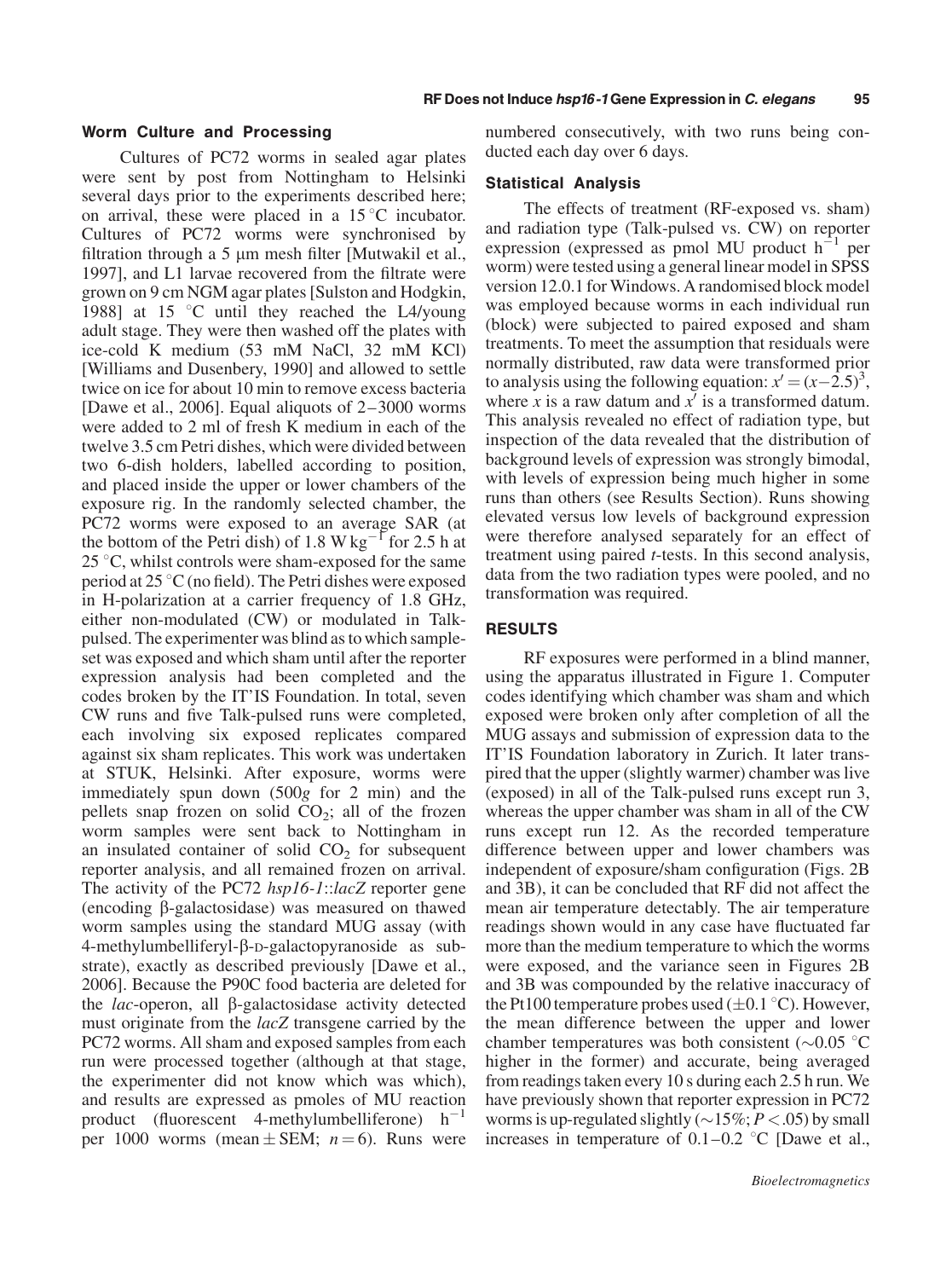

Fig. 2. Part A shows the activity of an  $hsp16 - 1$ : lacZ reporter gene measured in PC72 worms after exposure or sham exposure to 1.8 GHz Talk-pulsed fields for 2.5 h at 25 °C (simulated GSM; SAR 1.8 W kg<sup>-1</sup>). Part B shows corresponding mean temperatures ( $\pm$ SD) within the exposed and sham chambers, averaged from chamber temperature readings recorded every 10 s during the 2.5 h run. Worms were snapfrozen after exposure and subjected to MUG assays to determine  $\beta$ -galactosidase activities in each dish, as described in Materials and Methods Section. Each point shows mean and SEM from six replicate Petri dishes in each chamber, and data are shown separately for all five runs. In both parts, the shaded left-hand bar in each pair shows data from the exposed chamber (after decoding), and the unshaded right-hand bar in each pair shows sham data from the same run. Run numbers (consecutive, 2 perday) areindicated below the corresponding pairof histogram bars.

2006], but accurately testing even smaller temperature differences has so far proved impracticable.

Figure 2A shows the reporter expression results obtained from five runs using Talk-pulsed exposure. Sham expression was not significantly higher than exposed even in runs 3 and 4, and there was no apparent difference in runs 8–10. We conclude that Talk-pulsed RF exposure at 1.8 GHz does not induce the expression of the sensitive hsp16-1::lacZ stress reporter, even at a SAR of  $\sim$ 1.8 W kg<sup>-1</sup>. The miniscule temperature

differences (Fig. 2B) between upper and lower chambers  $(\sim 0.05 \degree C)$  were probably insufficient to affect the expression of this reporter gene, even though it is known to be very sensitive to heat [Dawe et al., 2006]. In Figure 3A, the results of seven CW runs are shown. Once again, reporter gene expression was not significantly higher in shams (runs 1, 7, 11, and 12) or showed no apparent change (runs 2 and 6). In one case (run 5), expression was non-significantly higher in exposed than in sham dishes. Overall, there was no



Fig. 3. This figure shows similar data from seven CW runs at 1.8 GHz (SAR 1.8 W kg<sup>-1</sup>) for 2.5 h at 25 °C. Mean  $\beta$ -galactosidase activities (from MUG assays;  $\pm$ SEM) are shown in **part A** and mean chamber temperatures  $(\pm SD)$  in part B. In all cases, the left-hand shaded bar in each pair shows data from the exposed chamber after decoding, while the right-hand unshaded bar shows the corresponding sham data from the same run. Run numbers are indicated below each pair of bars.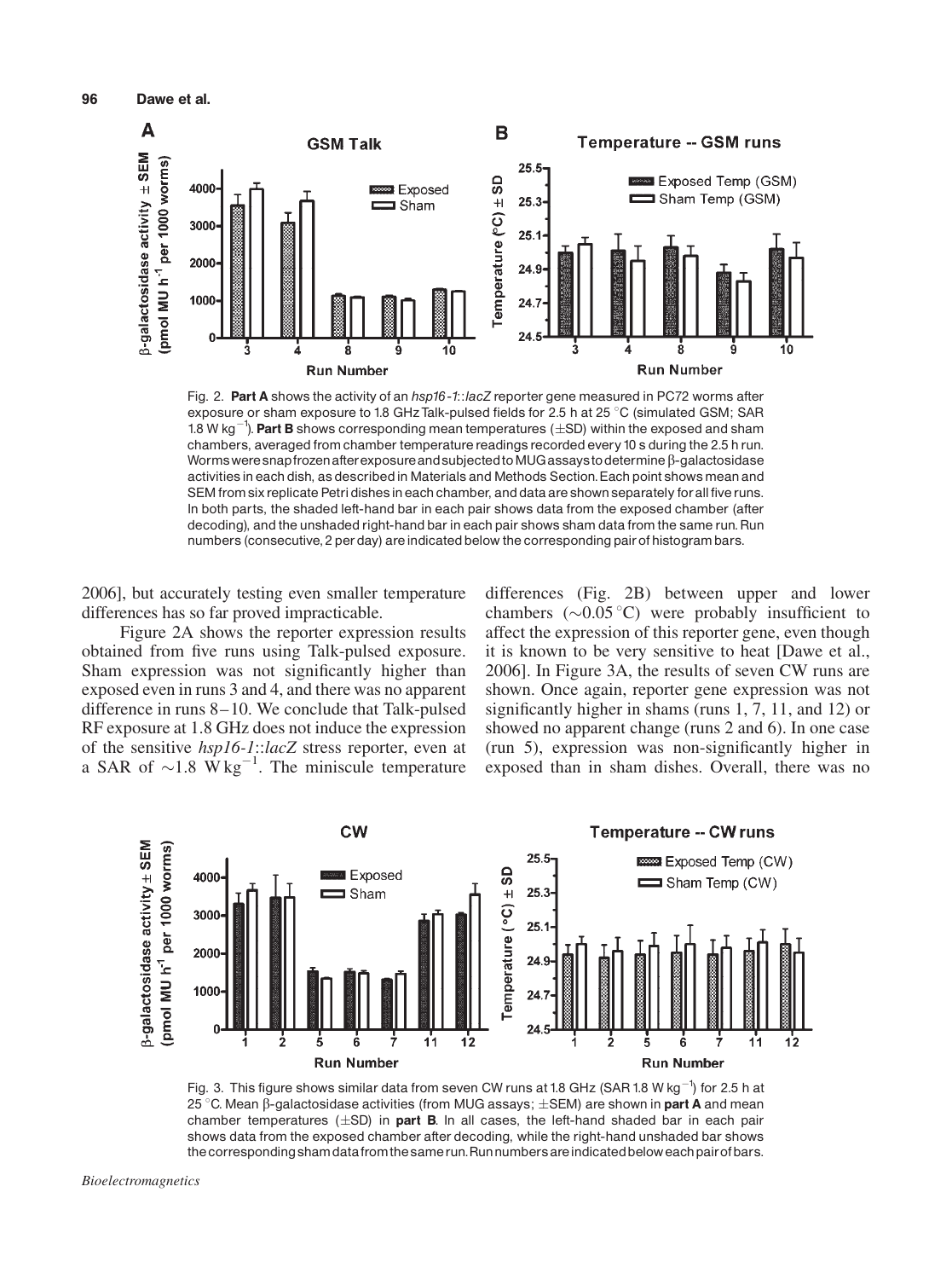consistent induction of reporter expression by CW RF exposure (1.8 GHz; SAR 1.8 W  $\text{kg}^{-1}$ ), suggesting that the negative conclusions of our previous study [Dawe et al., 2006] may also extend to both Talk-pulsed and CW exposures at higher SARs. Using the entire data set for statistical analysis (see Materials and Methods Section), there was no overall effect attributable to RF exposure  $(F_{1,10} = 2.294; P = .161)$ , nor was there any interaction between exposure and radiation type (CW vs. Talk-pulsed;  $F_{1,10} = 0.145$ ;  $P = .712$ ). Moreover, there was no consistent difference between the CW and Talk-pulsed runs ( $F_{1,10} = 0.594$ ;  $P = .459$ ). Overall, this pooled analysis suggested no statistically significant effect of RF exposure on hsp16-1::reporter gene expression.

However, we noted that the background levels of sham reporter expression within this study fell into two distinct categories; namely, runs with sham expression levels of about 3000 pmol MU  $h^{-1}$  per 1000 worms (runs  $1-4$  and  $11-12$ ), and those with much lower expression levels of around 1000 pmol MU  $h^{-1}$  per 1000 worms (runs 5–10). This difference accounted for much of the variance in the data set, and could therefore obscure any subtle effects of RF. For comparison, a 2.5 h heat-shock control for this same batch of PC72 worms showed 36-fold induction, with expression levels of 850 ( $\pm$ 3.5 SEM; n = 12) at 15 °C versus  $31,200 (\pm 3110 \text{ SEM}; n = 12)$  pmol MU h<sup>-1</sup> per 1000 worms at 30  $\mathrm{C}$  (Dawe, unpublished work). Given that reporter expression was only slightly higher at 25– 26 °C than at 15 °C [see Fig. 4C in Dawe et al., 2006], and that hsp16 genes remain essentially silent until the temperature exceeds the normal tolerance range for C. elegans [Snutch and Baillie, 1983], we suggest that the lower level of background sham expression seen in Figures 2A and 3A probably represents an uninduced state. However, since all reporter expression data have been normalised per 1000 worms, this also implies that the higher level of background sham expression  $(\sim]3000$  pmol MU h<sup>-1</sup> per 1000 worms) must represent a modest degree of stress-induction—though clearly far less than the high-level induction caused by heat-shock at 30  $\degree$ C over a similar exposure period. The cause of this disparity in background reporter expression levels remains unclear, since it only became evident post hoc after completing the experiments. For runs 1–4, conducted early on (during the first 2 experimental days), the L1 larvae used may have hatched from eggs produced under temperature or starvation stress during postage from Nottingham to Helsinki. However, this suggestion cannot explain the equally high background expression levels seen in the final two runs (11 and 12), although it is possible that some other source of stress may have affected all of the worms used

in these runs (which were both conducted on the final experimental day). Notably, background expression remained consistently low on days 3–5 (runs 5–10). If the overall data set is subdivided into groups on this basis (runs showing modest background expression versus those showing low background expression), there was no significant effect of RF exposure in runs 5–10 showing low background expression (paired *t*-test;  $t = 0.868$ ,  $P = .425$ ). However, in runs showing modest background expression (runs  $1-4$  and  $11-12$ ), RF exposure significantly depressed that expression level by about 15% (paired *t*-test;  $t = -3.953$ ,  $P = .011$ ).

#### **DISCUSSION**

At first sight, this apparent decrease in background expression of the hsp16-1 reporter appears anomalous, and no strong statistical case can be advanced for this effect within the data set presented here. This is because decreased expression is only detectable after applying an arbitrary post hoc grouping of the data on the basis of sham expression levels. Moreover, Talk-pulsed and CW exposures have to be pooled together (as an arbitrary ''exposed'' category) for this effect to show up as statistically significant; sample numbers are simply too small for this difference to emerge if the Talk-pulsed or CW data sets are analysed separately. If indeed it is true that the lower level of background expression in shams  $(\sim]1000$  pmol  $MU h^{-1}$  per 1000 worms) represents an uninduced state of very low expression, then any further repression of reporter activity by RF would be difficult or impossible to detect. This might explain why no such effect was observable in runs where background expression was low. In runs showing moderate background expression, both CW and Talk-pulsed exposures seem to result in quantitatively similar  $(\sim 15\%)$  decreases in reporter expression, although the data available are too limited to allow proper comparisons between these treatments. Nevertheless, this small decrease does appear to be consistent within this set of experiments, and should therefore not be dismissed out of hand.

One precedent for this in the literature is the decrease in hypoxia protection observed in chick embryos following chronic repeated exposure (30 or 60 min once daily over 4 days) to extremely lowfrequency (ELF) or RF fields [Di Carlo et al., 2002]. In the case of ELF fields at least, this can be linked to a decrease in HSP70 expression, although this remains to be demonstrated for RF fields. Weak ELF fields  $\langle$  <5  $\mu$ T rms) also exist inside the incubator and exposure system, although these should be shielded by the waveguide, and in any case these cannot account for differential effects between RF-exposed and sham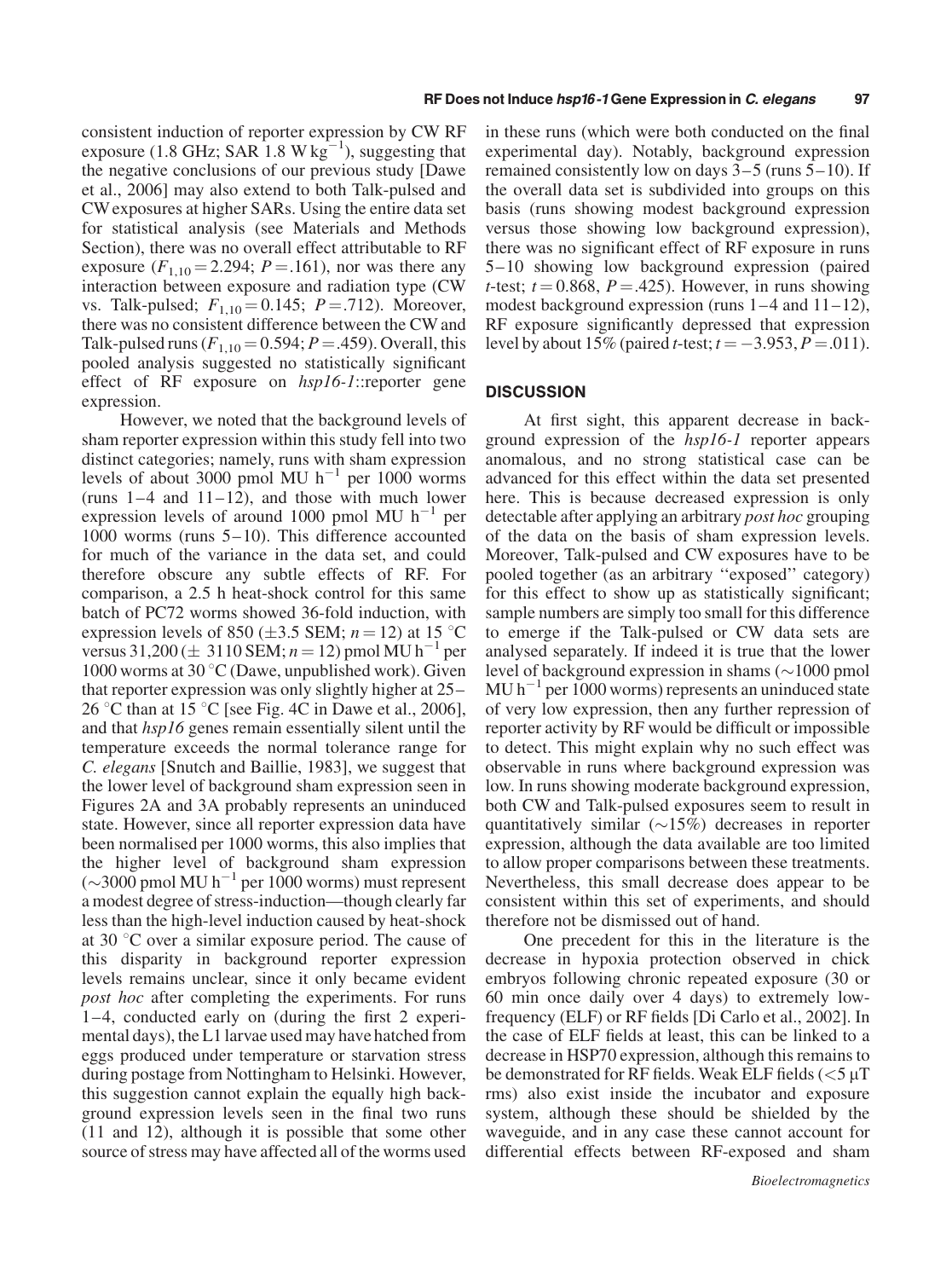#### 98 Dawe et al.

samples. However, we cannot exclude the possibility that weak ELF fields might modulate any effect of RF. In the context of the findings reported here, one obvious avenue for future research would be to test PC72 worms that have been deliberately exposed to mild heat stress (e.g., at 27.5 or 28  $^{\circ}$ C) during or prior to microwave exposure at the SAR doses used in this study. However, this might not prove straightforward, given the significant fluctuations in hsp16-1::reporter expression seen previously across this temperature range, where expression at 26.2 °C was  $\sim$ 15% higher than at either 26.0 or 27.0  $\degree$ C [see Fig. 4C in Dawe et al., 2006]. Another possibility might be to use a constant temperature (25 or 26  $\degree$ C) together with a defined chemical co-stressor, such as a low dose of cadmium (which is known to induce hsp16-1 reporter expression strongly) [David et al., 2003], either with or without an accompanying RF field. Because this apparent effect of background expression levels emerged only post hoc during the data analysis, it was not possible to pursue this question further within the present study. Nevertheless, it remains clear that the 1.8 GHz RF exposures tested here (both Talk-pulsed and CW) are unable to induce hsp16::reporter expression in C. elegans, even at a SAR dose ( $\sim$ 1.8 W kg<sup>-1</sup>) comparable to that used in other published studies.

# **CONCLUSIONS**

- . Using a well-characterised sXc-1800 exposure system (1.8 GHz, SAR  $\sim$ 1.8 W kg<sup>-1</sup>; 2.5 h at 25 °C), expression of a C. elegans hsp16-1 reporter transgene was not significantly up-regulated by either CW or Talk-pulsed RF fields.
- . However, background (sham) levels of reporter expression showed an essentially bimodal distribution, with modest expression in early and late runs but much lower expression throughout the intermediate runs; the reasons for this difference remain obscure.
- . In sham runs showing modest expression, reporter activity was consistently repressed by  $\sim$ 15% following RF exposure (whether CW or Talkpulsed).
- . We note that this decrease only became significant after grouping the data arbitrarily on the basis of sham expression levels, and after pooling CW and Talk-pulsed data sets together.
- . On this basis, RF exposure at a SAR of  $\sim$ 1.8 W kg<sup>-1</sup> may possibly cause a modest inhibition of pre-induced heat-shock-reporter expression; future experiments to test this possibility are suggested, but were not possible within

the present study because this effect emerged only during *post hoc* data analysis.

#### ACKNOWLEDGMENTS

The work described here was undertaken during a study visit by the first author (AD) to the STUK facility in Helsinki. The views expressed are the authors' own, and are not necessarily endorsed by the funders.

## REFERENCES

- Adair R. 2003. Biophysical limits on athermal effects of RF and microwave radiation. Bioelectromagnetics 24:39–48.
- Belyaev I. 2005. Non-thermal biological effects of microwaves. Microwave Rev 11:13–29.
- Belyaev I, Koch C, Terenius O, Roxstrom-Lindquist K, Malmgren L, Sommer W, Salford L, Persson B. 2006. Exposure of rat brain to 915 MHz GSM microwaves induces changes in gene expression but not double-stranded DNA breaks or effects on chromatin conformation. Bioelectromagnetics 27:295–306.
- Chauhan V, Mariampillai A, Bellier P, Qutob S, Gajda G, Lemay E, Thansandote A, McNamee J. 2006a. Gene expression analysis of a human lymphoblastoma cell line exposed in vitro to an intermittent 1.9 GHz pulse-modulated radiofrequency field. Radiat Res 165:424–429.
- Chauhan V, Mariampillai A, Gajda G, Thansandote A, McNamee J. 2006b. Analysis of proto-oncogene and heat-shock protein gene expression in human derived cell-lines exposed in vitro to an intermittent 1.9 GHz pulse-modulated radiofrequency field. Int J Radiat Biol 82:347–354.
- Cleary S, Cao G, Liu L, Egle P, Shelton K. 1997. Stress proteins are not induced in mammalian cells exposed to radiofrequency or microwave radiation. Bioelectromagnetics 18:499–505.
- Czyz J, Guan K, Zeng Q, Nikolova T, Meister A, Schonborn F, Schuderer J, Kuster N, Wobus A. 2004. High frequency electromagnetic fields (GSM signals) affect gene expression levels in tumor suppressor p53-deficient embryonic stem cells. Bioelectromagnetics 25:296–307.
- David H, Dawe A, de Pomerai D, Jones D, Candido P, Daniells C. 2003. Construction and evaluation of a transgenic hsp16- GFP-lacZ Caenorhabditis elegans strain for environmental monitoring. Environ Toxicol Chem 22:111–118.
- Dawe A, Smith B, Thomas D, Greedy S, Vasic N, Gregory A, Loader B, de Pomerai D. 2006. A small temperature rise may contribute towards the apparent induction by microwaves of heat-shock gene expression in the nematode Caenorhabditis elegans. Bioelectomagnetics 27:88–97.
- de Pomerai D, Daniells C, David H, Allan J, Duce I, Mutwakil M, Thomas D, Sewell P, Tattersall J, Jones D, Candido P. 2000. Non-thermal heat-shock response to microwaves. Nature 405:417–418.
- Di Carlo A, White N, Guo F, Garrett P, Litovitz T. 2002. Chronic electromagnetic field exposure decreases HSP70 levels and lowers cryoprotection. J Cell Biochem 84:447–454.
- Gul-Guven R, Guven K, Dawe A, Worthington J, Harvell C, Popple A, Smith T, Smith B, de Pomerai D. 2006. Effects of radiofrequency fields on bacterial cell membranes and nematode temperature-sensitive mutants. Enz Microb Technol 39:788– 795.
- Gurisik E, Warton K, Martin D, Valenzuela S. 2006. An in vitro study of the effects of exposure to a GSM signal in two human